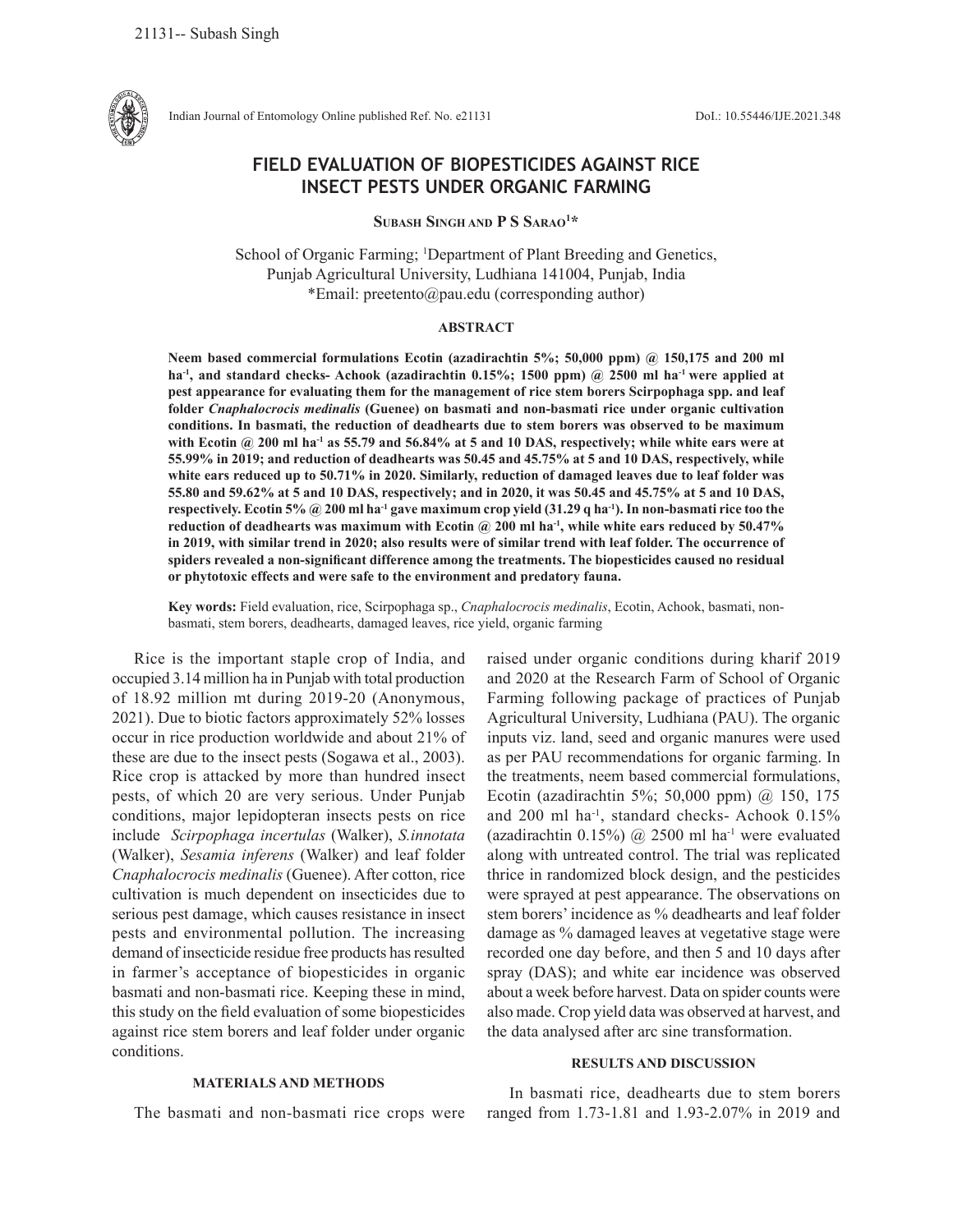2020, respectively, in the treatments as pretreatment data with differences being non-significant (Table 1); all biopesticide treatments were significantly better than the untreated control after 5 and 10 DAS; Ecotin  $\omega$  200 ml ha<sup>-1</sup> registered i.e. 1.07 and 1.23, against 1.67 and 1.98% deadhearts at 5 and 10 DAS in 2019 and 2020, respectively, which were significantly lower than its lower dosages (1.36-1.39 and 1.46-1.53%), standard check, Achook  $\omega$  1000 ml ha<sup>-1</sup> (1.58 and 1.73%) and untreated control (2.42 and 2.85%). Mean white ears were lower i.e., 1.91 and 2.07% in Ecotin  $\omega$  200 ml ha<sup>-1</sup> during 2019 and 2020, respectively, but were significantly higher than its lower dosages (2.74- 2.79 and 2.80-3.00%), Achook (2.98 and 2.97%) and untreated control (4.34 and 2.97%). In 2019, Ecotin  $(a)$  200 ml ha<sup>-1</sup> at vegetative stage registered more reduction of deadhearts (55.79 and 56.84 at 5 and 10 DAS, respectively), than its lower dosages (42.56-43.80 and 46.32-48.77%) and Achook (34.71 and 39.30%). About white ears, it was 55.99% reduction at harvest stage. In 2020, also similar trend was noticed with regard to deadhearts and white ears. Similarly, the leaf folder damaged leaves ranged from 3.07- 3.21 and 2.80- 4.30% in pretreatment, with differences being non-significant; Ecotin  $\omega$  200 ml ha<sup>-1</sup> registered 2.21 and 2.54%, and 2.18 and 2.72% reduction in damaged leaves at 5 and 10 DAS during 2019, respectively, which were significantly less than its lower dosages (3.00-3.15 and 3.22-3.48%). Thus, Ecotin @ 200 ha<sup>-1</sup> led to 55.80 and 59.62% reduction in damage at 5 and 10 DAS, respectively; in 2020 too similar trend was observed. The data on the occurrence of spiders revealed non-significant differences in all the treatments at pretreatment level, at pre-spray, 5 DAS and 10 DAS. Crop yield was significantly more with Ecotin 5%  $\omega$  200 ml ha<sup>-1</sup> (31.29 q ha<sup>-1</sup>) than its lower dosages (29.56-30.17 q ha<sup>-1</sup>), Achook (29.27 q ha<sup>-1</sup>) and the untreated control  $(27.63 \text{ q ha}^{-1})$  during 2019. Similar trend was observed in kharif 2020.

In non-basmati rice, incidence of stem borers varied from 3.83-4.29 and 4.19-4.80% during 2019 and 2020, respectively at the pretreatment level, with differences being non-significant (Table 2). All biopesticide treatments were significantly superior after 5 and 10 DAS; Ecotin @ 200 ml ha<sup>-1</sup> recorded lower i.e. 3.13 and 3.28, and 2.52 and 2.90% deadhearts at 5 and 10 DAS in 2019 and 2020, respectively, but were significantly lower than its lower dosages (3.44-3.49 to 3.64-3.70 and 2.83-3.27 to 3.10-3.57 %), Achook (3.63 to 3.78 and 3.13 to 3.55%) and untreated control (5.90 to 6.71 and 4.43 to 4.75%. Similarly, Ecotin  $\omega$  200 ml ha<sup>-1</sup> recorded 3.69 and 3.43 % white ears in 2019 and 2020, respectively, which were significantly more compared to its lower dosages (4.09-4.13 and 4.03-4.30 %), Achook (4.95 and 4.57 %) and untreated control (7.45 and 5.63 %). In 2019, Ecotin  $\omega$  200 ml ha<sup>-1</sup> at vegetative crop stage gave maximum reduction in deadhearts and white ears. Similar trend was observed in 2020. With leaf folder, in terms of % damaged leaves Ecotin  $\omega$  200 ml ha<sup>-1</sup> was superior (3.06 and 3.21, and 2.33 and 2.95 at 5 and 10 DAS in 2019 and 2020, respectively), registering significant reductions. The counts of spiders revealed on-significant differences prior to treatment and at 5 and 10 DAS. Crop yield was significantly more with Ecotin 5%  $\omega$  200 ml ha<sup>-1</sup> (68.53 q ha<sup>-1</sup>) than its lower dosages (64.80-66.40 q ha<sup>-1</sup>), Achook (64.53 q ha<sup>-1</sup>) and the untreated control  $(62.27 \text{ q ha}^{-1})$  in 2019. A similar yield trend was observed during kharif 2020.

The reduction in the pest incidence might be due to repellency, oviposition deterrence and antifeedant effects of azadirachtin. Ho et al. (1983) observed that neem oil can control borer menace at vegetative stage. Dhaliwal et al. (1998) also reported that neem based insecticides are effective against insect pests of cabbage. Nanda et al*.* (1996) and Murugabharathi and Balasubramanian (1999) suggested the application of 3% neem oil to suppress rice borers. Bora et al. (2004) found neem products as effective to control yellow rice stem borer. Ponnusamy (2003) reported a quantum jump in yield with neem formulations. Kaul et al. (1999) also observed positive impact of neem products on rice. Longkumer et al. (2017) observed less leaf damage due to leaf-folder with Achook (azadirachtin 1500 ppm). Mohapatra and Nayak (2015) reported that the foliar application of neemazal  $(2, 1.0 \text{ ml})$  at 60 and 70 DAS and foliar spraying of buprofezin 25SC  $(a)$  1.5 ml l<sup>-1</sup> at 85DAS at ETL afford excellent control of major insect pests of rice like leaf folder and green leafhopper. Saikal and Parameswaran (2003) reported the EC formulations of neem and pungam oil combination proved to be highly effective against *Cnaphalocrocis medinalis* under laboratory conditions. Nigam et al. (2010) also studied the efficacy of neem oil  $\omega$  5% against leaf folder in basmati rice, and showed reduction in leaf damage and increased grain yield. The present results also corroborate with those of Sharma and Aggarwal  $(2014)$  on stem borer with neem azal 1%  $(1250 \text{ ml ha}^{-1})$ .

#### **ACKNOWLEDGEMENTS**

Authors thank the field coordinators- Mr Jagwinder Singh and Mr Surinder Singh, School of Organic Farming, PAU, Ludhiana for their assistance in all the farm operations.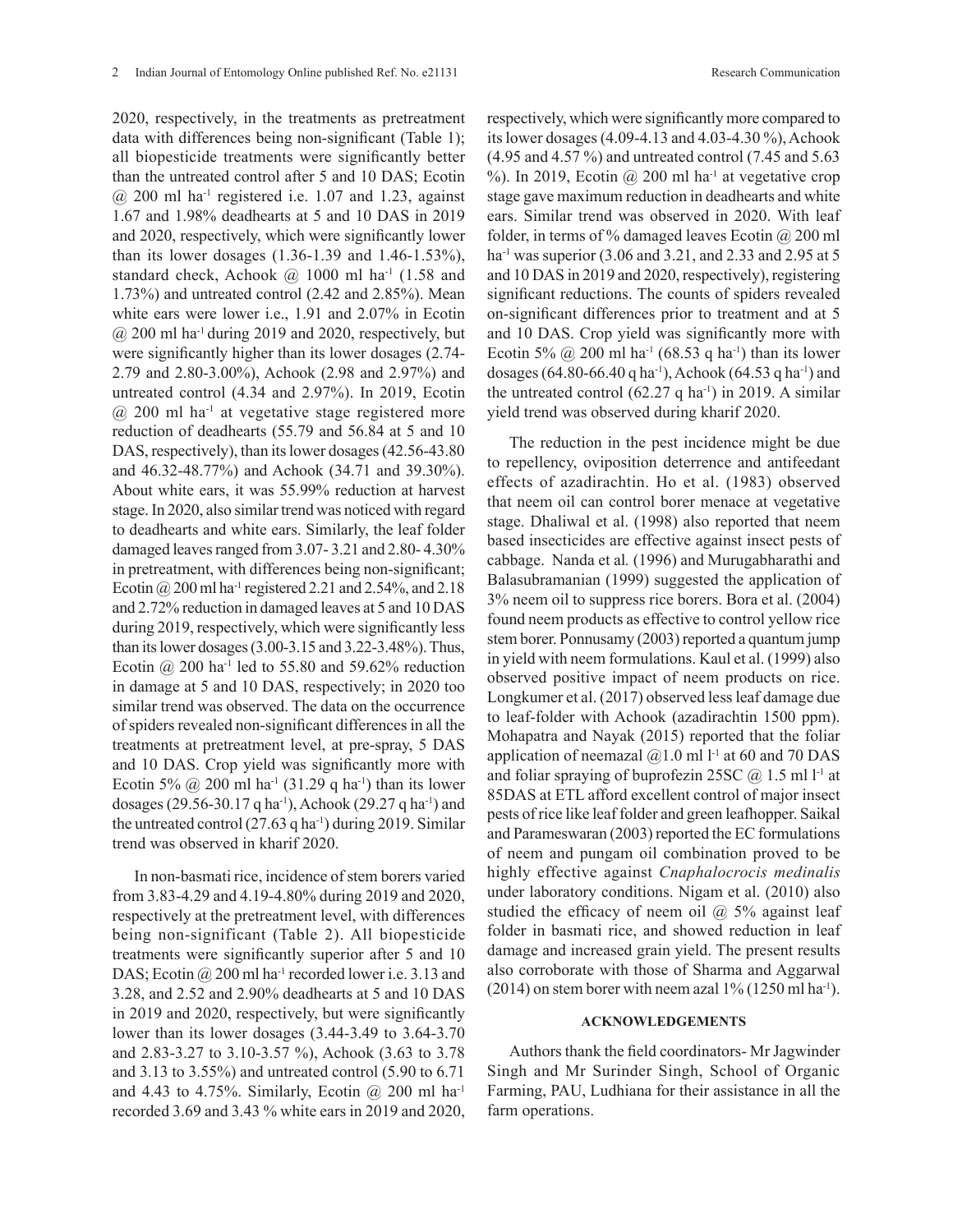| Dosage<br>$\overline{E}$ | Pre-  | % deadhearts due to stemborers*<br>5 DAS |           | 10 DAS                                                                    |       | % white ears<br>Mean  | PROC  | $\rm Pre$ | % damaged leaves due to leaf-folder<br>5 DAS |       | 10 DAS                                                            |       |                   | Spider population<br>$\left(\text{nos.}/\text{hill}\right)$ |       | Yield<br>(q ha <sup>-1</sup> ) |
|--------------------------|-------|------------------------------------------|-----------|---------------------------------------------------------------------------|-------|-----------------------|-------|-----------|----------------------------------------------|-------|-------------------------------------------------------------------|-------|-------------------|-------------------------------------------------------------|-------|--------------------------------|
| $ha^{-1}$                | spray | Mean                                     | PROC      | Mean                                                                      | PROC  |                       |       | spray     | Mean                                         | PROC  | Mean                                                              | PROC  | spray<br>Pre-     | <b>SDAS</b>                                                 | 10DAS |                                |
|                          |       |                                          |           |                                                                           |       |                       | 2019  |           |                                              |       |                                                                   |       |                   |                                                             |       |                                |
| 150                      | 1.73  | 1.39                                     | 42.56     |                                                                           | 46.32 | 2.79                  | 35.71 | 3.21      |                                              | 37.00 |                                                                   | 44.67 | 0.23              | 0.20                                                        | 0.23  | 29.56                          |
|                          |       | (6.77)                                   |           | (7.11)                                                                    |       | (9.61)                |       |           | $\frac{3.15}{10.22}$                         |       | $\begin{array}{c} 3.48 \\ (10.74) \\ 3.22 \\ (10.31) \end{array}$ |       |                   |                                                             |       |                                |
| 175                      | 1.74  | 1.36                                     | 80<br>43. | 1.46                                                                      | 48.77 | $2.74$<br>(9.52)      | 36.87 | 3.07      | 3.00                                         | 40.00 |                                                                   | 48.81 | 0.27              | 0.20                                                        | 0.23  | 30.17                          |
|                          |       | (6.70)                                   |           | $\begin{array}{c} (6.94) \\ 1.23 \\ (6.36) \\ 1.73 \\ (7.50) \end{array}$ |       |                       |       |           | (9.96)                                       |       |                                                                   |       |                   |                                                             |       |                                |
| 200                      | 1.78  | 1.07                                     | 56<br>55. |                                                                           | 56.84 |                       | 55.99 | 3.09      | 2.21                                         | 55.80 |                                                                   | 59.62 | 0.23              | 0.17                                                        | 0.20  | 31.29                          |
|                          |       | (5.94)                                   |           |                                                                           |       | (7.92)                |       |           | (8.55)                                       |       | $2.54$<br>(9.17)                                                  |       |                   |                                                             |       |                                |
| 2500                     | 1.81  | 1.58                                     | 34.71     |                                                                           | 39.30 |                       | 31.34 | 3.13      | 3.58                                         | 28.40 |                                                                   | 37.52 | 0.23              | 0.17                                                        | 0.20  | 29.27                          |
|                          |       | (7.21)                                   |           |                                                                           |       | $\frac{2.98}{(9.93)}$ |       |           | 10.90)                                       |       | (11.43)                                                           |       |                   |                                                             |       |                                |
|                          | 1.80  | 2.42                                     |           |                                                                           |       | 4.34                  |       | 3.18      | 5.00                                         |       |                                                                   |       | 0.23              | 0.27                                                        | 0.27  | 27.63                          |
|                          |       | (8.94)                                   |           | (9.70)                                                                    |       | 12.01)                |       |           | 12.89)                                       |       | (14.48)                                                           |       |                   |                                                             |       |                                |
|                          | ΧŠ    | (0.14)                                   |           | (0.41)                                                                    |       | (1.34)                |       | ΧŠ        | (0.98)                                       |       | (1.20)                                                            |       | ΧŠ                | SN                                                          | ΧŠ    | 0.44                           |
|                          |       |                                          |           |                                                                           |       |                       | 2020  |           |                                              |       |                                                                   |       |                   |                                                             |       |                                |
| 150                      | 2.00  | 2.01                                     | 40.36     | 2.45                                                                      | 32.88 | 3.00                  | 28.57 | 3.20      |                                              | 29.10 |                                                                   | 23.74 | $\overline{0.10}$ | 0.17                                                        | 0.13  | 30.07                          |
|                          |       | (8.16)                                   |           | (8.91)                                                                    |       | (9.95)                |       |           | $\frac{2.85}{(9.71)}$                        |       | $3.47$<br>(10.73)<br>3.25<br>3.25<br>(10.37)                      |       |                   |                                                             |       |                                |
| 175                      | 2.00  | 1.88                                     | 44.21     | 2.35                                                                      | 35.62 | 2.80                  | 33.33 | 3.00      | 2.62                                         | 34.83 |                                                                   | 28.57 | 0.20              | 0.20                                                        | 0.20  | 30.30                          |
|                          |       | (7.88)                                   |           | (8.81)                                                                    |       | (9.43)                |       |           | (9.29)                                       |       |                                                                   |       |                   |                                                             |       |                                |
| 200                      | 1.93  | 1.67                                     | 50.45     |                                                                           | 45.75 |                       | 50.71 | 4.30      |                                              | 45.77 |                                                                   | 40.22 | 0.13              | 0.17                                                        | 0.20  | 30.70                          |
|                          |       | (7.41)                                   |           | $\begin{array}{c} 1.98 \\ 8.08 \end{array}$                               |       | $\frac{2.07}{(8.17)}$ |       |           | $\frac{2.18}{(8.49)}$                        |       | $2.72$<br>(9.48)                                                  |       |                   |                                                             |       |                                |
| 2500                     | 2.00  | 2.02                                     | 40.06     | $2.43$<br>(8.95)                                                          | 33.42 | (9.73)                | 29.29 | 2.80      | 2.73<br>(9.50)                               | 32.09 | 3.32<br>10.49)                                                    | 27.03 | 0.13              | 0.10                                                        | 0.17  | 29.10                          |
|                          |       | (8.16)                                   |           |                                                                           |       |                       |       |           |                                              |       |                                                                   |       |                   |                                                             |       |                                |
|                          | 2.07  | 3.37                                     |           | 3.65                                                                      |       | 4.20                  |       | 3.20      | 4.02                                         |       |                                                                   |       | 0.13              | 0.17                                                        | 0.17  | 28.00                          |
|                          |       | (10.55)                                  |           | (10.97)                                                                   |       | 11.68)                |       |           | 11.55)                                       |       | $\frac{4.55}{12.31}$                                              |       |                   |                                                             |       |                                |
|                          | SN    | (0.78)                                   |           | (1.17)                                                                    |       | (0.48)                |       | SN        | (0.24)                                       |       | (0.37)                                                            |       | SN                | SN                                                          | SN    | 0.22                           |

Field evaluation of biopesticides against rice insect pests under organic farming 3 Subash Singh and P S Sarao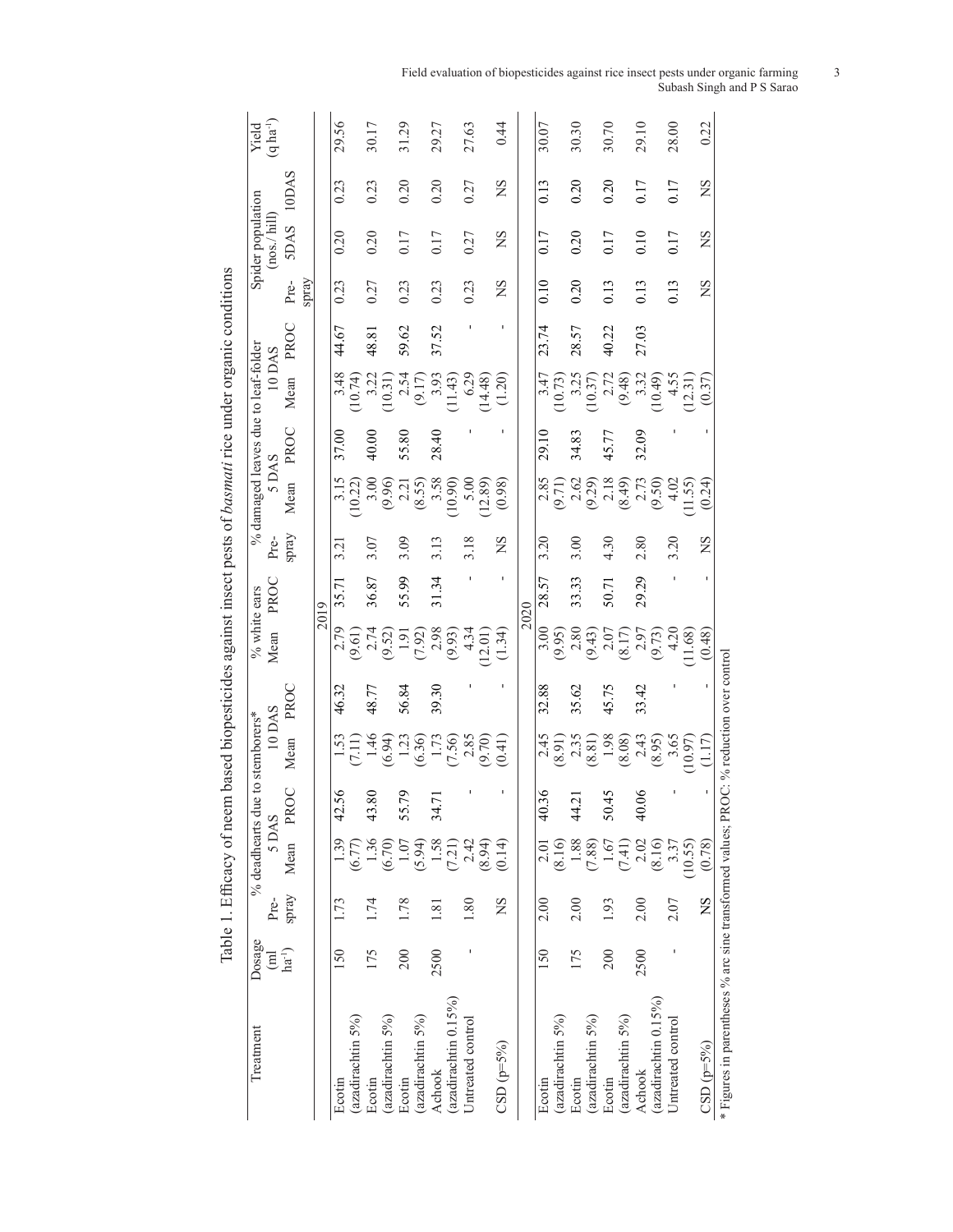|                                                                                       |                          |           | Table 2. Efficacy of neem |                        | based biopesticides against insect pests of non-basmati rice under organic conditions |       |                      |       |       |                                              |       |                       |       |             |                                  |       |                           |
|---------------------------------------------------------------------------------------|--------------------------|-----------|---------------------------|------------------------|---------------------------------------------------------------------------------------|-------|----------------------|-------|-------|----------------------------------------------|-------|-----------------------|-------|-------------|----------------------------------|-------|---------------------------|
| Treatment                                                                             | Dosage<br>$\overline{E}$ | Pre-      | 5 DAS                     |                        | 10 DAS<br>% deadhearts due to stemborers*                                             |       | % white ears<br>Mean | PROC  | Pre-  | % damaged leaves due to leaf-folder<br>5 DAS |       | 10 DAS                |       |             | Spider population<br>(nos./hill) |       | $(q \, ha^{-1})$<br>Yield |
|                                                                                       | $ha^{-1}$                | Spray     | Mean                      | PROC                   | Mean                                                                                  | PROC  |                      |       | spray | Mean                                         | PROC  | Mean                  | PROC  | Pre-        | <b>SDAS</b>                      | 10DAS |                           |
|                                                                                       |                          |           |                           |                        |                                                                                       |       |                      |       |       |                                              |       |                       |       | spray       |                                  |       |                           |
|                                                                                       |                          |           |                           |                        |                                                                                       |       |                      | 2019  |       |                                              |       |                       |       |             |                                  |       |                           |
| Ecotin                                                                                | 150                      | 4.05      | 3.49                      | 40.85                  | 3.70                                                                                  | 44.86 | 4.13                 | 44.56 | 4.07  | 3.80                                         | 43.87 | 4.02                  | 44.48 | 0.30        | 0.27                             | 0.33  | 64.80                     |
| (azadirachtin 5%)                                                                     |                          |           | (10.76)                   |                        | 11.08)                                                                                |       | (11.72)              |       |       | (11.23)                                      |       | (11.55)               |       |             |                                  |       |                           |
| Ecotin                                                                                | 175                      | 4.06      | 3.44                      | 41.69                  | 3.64                                                                                  | 45.75 | 4.09                 | 45.10 | 4.74  | 3.66                                         | 45.94 | 3.88                  | 46.41 | 0.26        | 0.23                             | 0.30  | 66.40                     |
| (azadirachtin 5%)                                                                     |                          |           | (10.68)                   |                        | (11.00)                                                                               |       | 11.66)               |       |       | 11.01                                        |       | (11.35)               |       |             |                                  |       |                           |
| Ecotin                                                                                | 200                      | 3.83      | 3.13                      | ᠊<br>46.9              | 3.28                                                                                  | 51.12 | 3.69                 | 50.47 | 4.93  | 3.06                                         | 54.80 | 3.21                  | 55.66 | 0.33        | 0.30                             | 0.36  | 68.53                     |
| (azadirachtin 5%)                                                                     |                          |           | (10.19)                   |                        | 10.43                                                                                 |       | 11.07                |       |       | (10.06)                                      |       | (10.31)               |       |             |                                  |       |                           |
| Achook                                                                                | 2500                     | 3.89      | 3.63                      | 38.47                  | 3.78                                                                                  | 43.67 | 4.95                 | 33.56 | 4.10  | 4.19                                         | 38.11 | 4.88                  | 32.60 | 0.27        | 0.23                             | 0.30  | 64.53                     |
| (azadirachtin 0.15%)                                                                  |                          |           | (10.98)                   |                        | (11.21)                                                                               |       | 12.85)               |       |       | 11.81                                        |       | (12.75)               |       |             |                                  |       |                           |
| Untreated control                                                                     |                          | 4.29      | 5.90                      | J.                     | 6.71                                                                                  |       | 7.45                 |       | 4.86  | 6.77                                         |       | 7.24                  |       | 0.30        | 0.33                             | 0.40  | 62.27                     |
|                                                                                       |                          |           | (14.06)                   |                        | (15.00)                                                                               |       | (15.82)              |       |       | (15.08)                                      |       | (15.60)               |       |             |                                  |       |                           |
| $CSD(p=0.05)$                                                                         |                          | SN        | (0.15)                    | ı,                     | (0.38)                                                                                | ٠     | (0.52)               | ı     | SN    | (0.91)                                       |       | (0.98)                | J.    | $_{\rm NS}$ | $_{\rm NS}$                      | SN    | 1.59                      |
|                                                                                       |                          |           |                           |                        |                                                                                       |       |                      | 2020  |       |                                              |       |                       |       |             |                                  |       |                           |
| Ecotin                                                                                | 150                      | 4.33      | 3.27                      | $\overline{0}$<br>26.1 | 3.57                                                                                  | 24.84 | 4.30                 | 23.62 | 4.10  | 3.10                                         | 30.02 | 3.70                  | 31.48 | 0.20        | 0.10                             | 0.13  | 63.37                     |
| (azadirachtin 5%)                                                                     |                          |           | (10.39)                   |                        | 10.86)                                                                                |       | 11.96)               |       |       | (10.14)                                      |       | (11.08)               |       |             |                                  |       |                           |
| Ecotin                                                                                | 175                      | 4.45      | 2.83                      | $\mathbf 2$<br>36.1    | 3.10                                                                                  | 34.74 | 4.03                 | 28.42 | 4.37  | 2.70                                         | 39.05 | 3.38                  | 37.41 | 0.23        | 0.27                             | 0.20  | 63.90                     |
| (azadirachtin 5%)                                                                     |                          |           | (9.68)                    |                        | (10.11)                                                                               |       | 11.57                |       |       | (9.45)                                       |       | (10.59)               |       |             |                                  |       |                           |
| Ecotin                                                                                | 200                      | 4.19      | 2.52                      | $\mathbf 2$<br>43.1    | 2.90                                                                                  | 38.95 | 3.43                 | 39.08 | 6.03  | 2.33                                         | 47.40 |                       | 45.37 | 0.17        | 0.20                             | 0.20  | 64.63                     |
| (azadirachtin 5%)                                                                     |                          |           | (9.11)                    |                        | (9.78)                                                                                |       | (10.67)              |       |       | (8.78)                                       |       | $\frac{2.95}{(9.87)}$ |       |             |                                  |       |                           |
| Achook                                                                                | 2500                     | 4.46      | 3.13                      | 5<br>29.3              | 3.55                                                                                  | 25.26 | 4.57                 | 18.83 | 4.07  |                                              | 35.67 |                       | 36.48 | 0.10        | 0.17                             | 0.17  | 62.97                     |
| (azadirachtin 0.15%)                                                                  |                          |           | (10.17)                   |                        | 10.83)                                                                                |       | 11.95)               |       |       | $\frac{2.85}{(9.71)}$                        |       | $3.43$<br>10.67)      |       |             |                                  |       |                           |
| Untreated control                                                                     |                          | 4.80      | 4.43                      |                        | 4.75                                                                                  |       | 5.63                 |       | 4.03  | 4.43                                         |       | 5.40                  |       | 0.17        | 0.17                             | 0.17  | 60.46                     |
|                                                                                       |                          |           | (12.13)                   |                        | (12.55)                                                                               |       | (13.72)              |       |       | 12.15                                        |       | (13.42)               |       |             |                                  |       |                           |
| $CSD(p=0.05)$                                                                         |                          | <b>SN</b> | (0.37)                    | ı                      | (0.39)                                                                                |       | (0.70)               |       | SN    | (0.55)                                       |       | (0.48)                |       | ΧN          | ΧS                               | SN    | 0.72                      |
| *Figures in parentheses % arc sine transformed values; PROC: % reduction over control |                          |           |                           |                        |                                                                                       |       |                      |       |       |                                              |       |                       |       |             |                                  |       |                           |